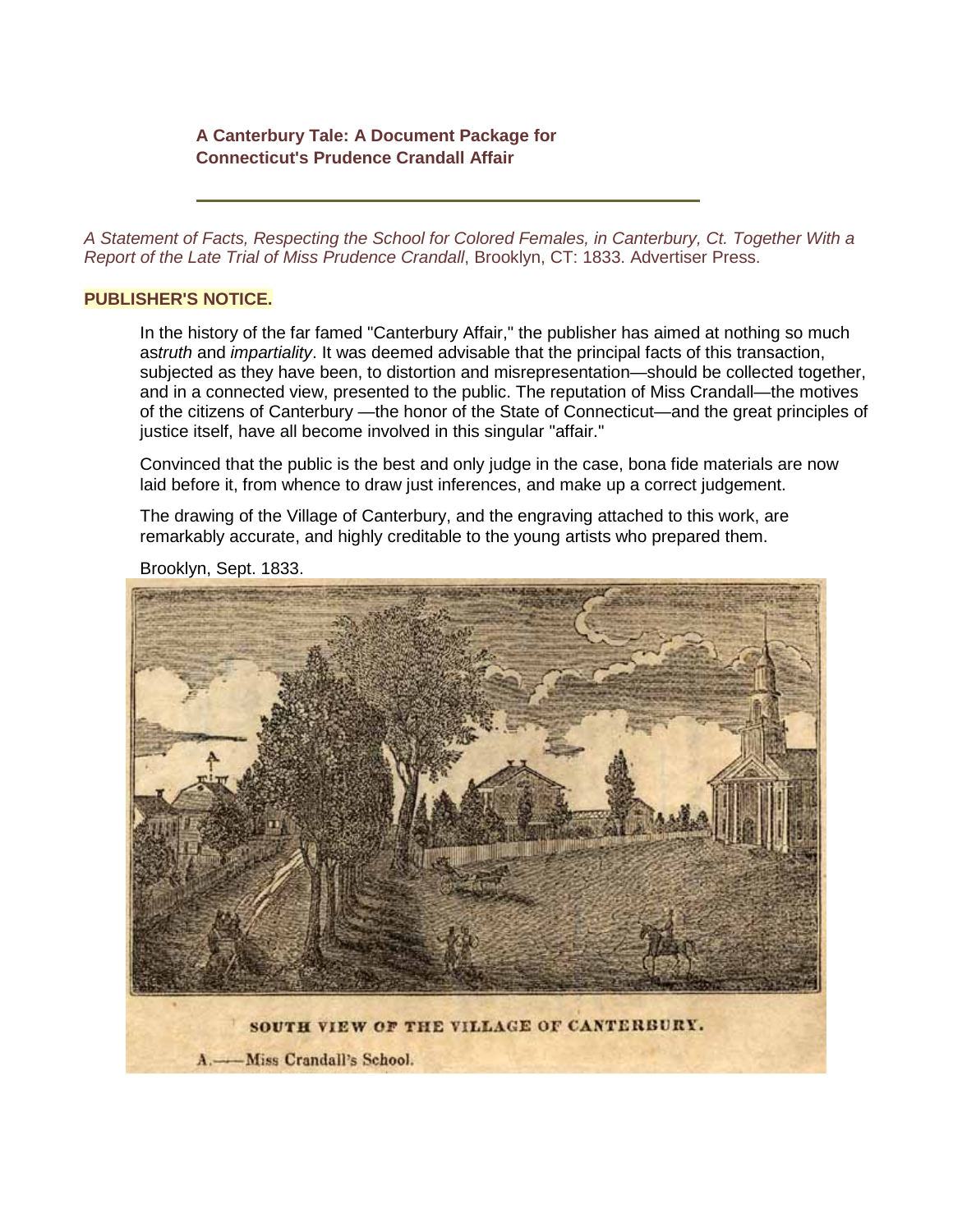## **STATEMENT OF FACTS.**

AFTER having gained a very respectable reputation, as a female Teacher, by her labors in Plainfield, Ct., MISS PRUDENCE CRANDALL went to Canterbury, an adjoining town, about the 1st of November, 1831, and made known her desire to many of the leading individuals of the place, to open a "Boarding School" in their Village, for the instruction of Young Ladies. Her proposal was very favorably received by every individual who could be expected to take any interest in such an Institution as was proposed, and every assistance was readily extended to her, in carrying her project into immediate effect. The School was opened some time in the mouth of November, 1831. The people of Canterbury continued to befriend Miss Crandall, in every possible manner, patronizing her school by sending their own children, and procuring scholars from abroad, by favorable recommendations, &c.

An advertisement of Miss C.'s "Boarding School," appeared in the several papers, accompanied by a flattering notice of recommendation over the signatures of the following gentlemen, who constituted a Board of Visitors:—Rev. Dennis Platt, Rufus Adams, Wm. Kinne, Andrew T. Judson, Andrew Harris, Daniel Packer, Daniel Frost, Jr. Samuel L. Hough. The school continued to prosper, and to sustain a reputation of the first order, both on account of the connection of its pupils with families of great respectability in Canterbury and elsewhere, and on account of its management, so long as Miss C. continued to fulfil her engagements as an Instructress of white Young Ladies. Some time during the month of September 1832, (according to Miss Crandall's own statement of the case,) a respectable colored girl called on her, and expressed a wish to be admitted into her Boarding School. This girl did not, at that time, receive a definite answer, whether she could or could not be received. Upon a second and more earnest application, and after considerable reflection, Miss Crandall yielded to her solicitations, and the colored girl, in the words of the Instructress, "entered as one of my pupils." Miss C. further states, (in her letter, which has been given to the public,) that the girl had not long been under her instruction, when some complaint arose on the part of her original patrons, accompanied by an expression of the belief, that she [the colored girl] must be removed or the Boarding School would be greatly injured. Miss C., however, retained the objectionable scholar, notwithstanding this advice; and after having perused several publications, professing to be devoted to the elevation of the colored population in this country, her feelings, as she says, "began to awaken." By her statement, it appears that she had for some time, contemplated a journey to New York or Boston, for the purpose of visiting schools, and procuring apparatus**[\[1\]](http://www.yale.edu/glc/crandall/01.htm%231)** for the benefit of her own school, then in operation in Canterbury; "while at the same time, [in her own language,] the most prominent object of my visit was, to see Win. Lloyd Garrison,—to obtain his opinion respecting the propriety of establishing a school for colored females, and the prospect of success, should I attempt it."

[COMMENT. Was or was not the course of Miss Crandall, justifiable, in making a journey to Boston, to consult Mr Garrison, who was an entire stranger to her, when at the same time, the object of her visit, was kept from those kind and able advisers with whom she was surrounded in Canterbury,—and whom she had often eulogised for their warmth of friendship, and the interest they had manifested in her welfare? The public must judge.]

Soon after her visit to Boston, Miss C. went to New York, and found those who were friendly to the contemplated school for colored females, from whom she received great encouragement, with the advice to abandon the school to which she was then under engagements, and open one exclusively for colored pupils, who were chiefly to be obtained from New York, Philadelphia, Boston and Providence. She then returned to Canterbury, under an engagement to receive twenty or more colored girls, and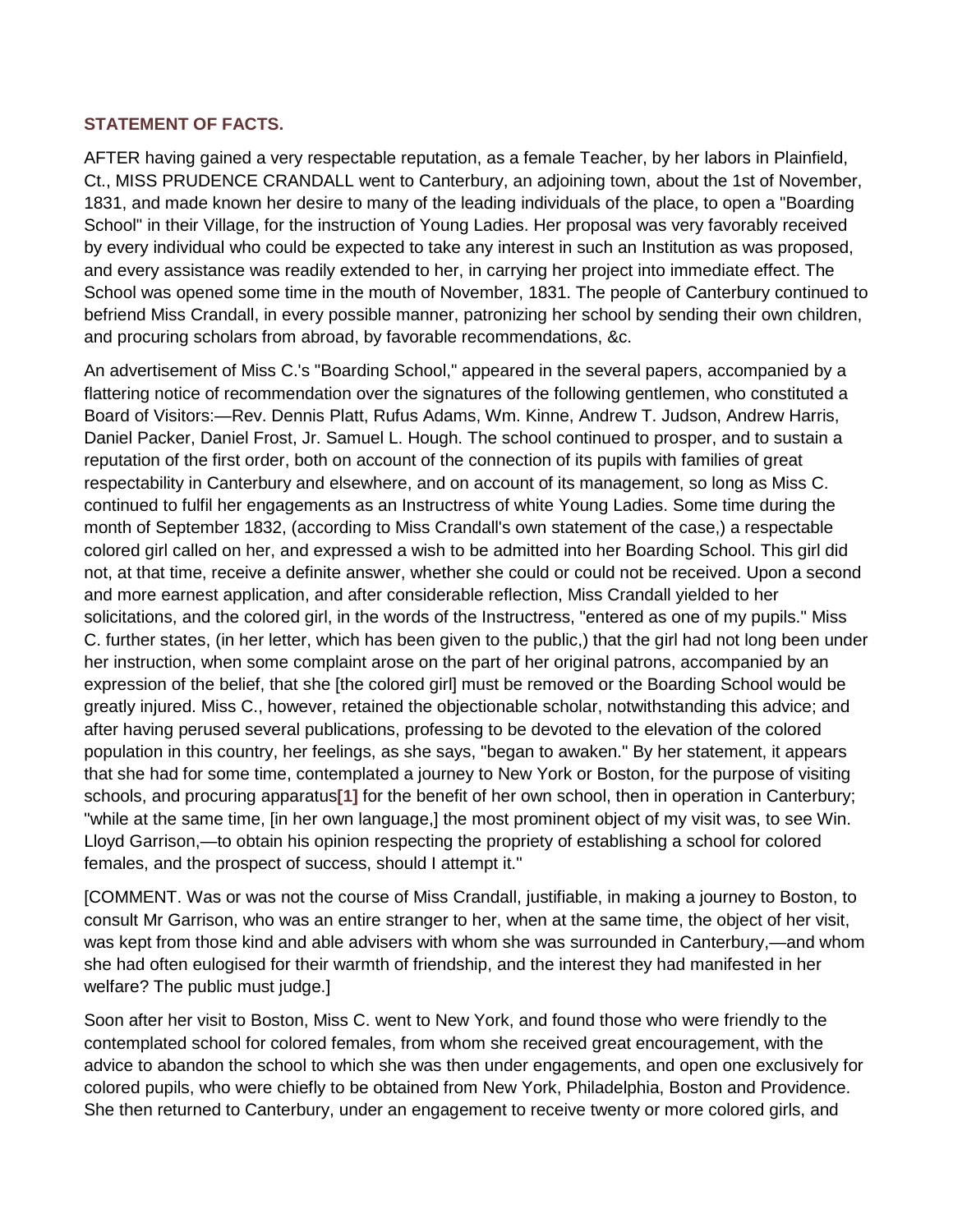soon after, not far from the 20th of February, 1933, went about executing her new designs, by dismissing her white scholars. This was the first knowledge of the change, which was given to the parents of her scholars, or to those who had aided her in the establishment of her original school. The house in which the school had been kept, was then fitted up, newly furnished, &c. and, put in readiness for the reception of the colored girls.

An advertisement soon appeared in the papers, announcing to the public, that on the first day of April 1833, her school would be opened for "Young Ladies and little Misses of color." At the close of this notice, reference was directed to be made to Arthur Tappan, Rev. Peter Williams, Rev. Theodore Raymond, Theodore Wright, Rev. Samuel C. Cornish, Rev. George Bourne, Rev. Mr. Heyborn, James Forten, Joseph Cassey, Rev. S. J. May, Wm. Lloyd Garrison, Arnold Buffum, George Benson.**[\[2\]](http://www.yale.edu/glc/crandall/01.htm%232)** This advertisement has doubtless met the eye of the reader, as its publication is yet continued.

On the day after the white scholars were dismissed, a Committee, composed of Rufus Adams, Daniel Frost, Jr. A. Harris, R. Fenner, (all of whom, were among her most efficient friends in establishing her former school,) visited her for the purpose of "persuading her, if possible, to give up her project, so far as Canterbury was concerned."—The propriety of the conduct of this committee, and the manner in which they presented to the lady, the objections which existed, to the course she was pursuing, has been spoken of in every instance, as highly creditable. It did not however, produce any visible effect, and consequently the same gentlemen were delegated from a larger body of the citizens of the town, to wait on Miss Crandall, on the 1st day of the following month. At this interview, every argumentative effort was made to convince her of the impropriety and injustice of her proposed measure. Daniel Frost, Jr., was appointed by the committee, to address Miss C., which was done, says one of the gentlemen, in a kind and affecting manner. In the course of his remarks, he alluded to the danger of the levelling principles, and intermarriage between the whites and blacks; when Miss C. made him the following reply,—"Moses had a black wife." This is not stated for the purpose of bringing censure upon the lady, but because her reply to the Com. seems to have been made in justification of the course she had adopted. The public must decide whether the amalgamation of the whites and blacks is a profitable or safe doctrine. The lady is not here charged with teaching that doctrine. The above reply was made by her to the committee, and every reader must decide its meaning, for himself.

Thus far, Miss Crandall had made no offers of compromise, to those who had been appointed from time to time, to reason with her. She had made no allowances for the feelings and wishes [prejudices if you choose] of her former friends and patrons. She had gone on with a firmness of design, and a decision of action, worthy the holiest cause. On the 9th of March, a Town Meeting was held,**[\[3\]](http://www.yale.edu/glc/crandall/01.htm%233)** for the purpose of taking this subject into consideration, townwise, when the following Resolutions were submitted, and after proper consideration, unanimously adopted:

"Whereas it hath been publicly announced, that a school is to be opened in this town, on the 1st Monday of April next, using the language of the advertisement, 'for young ladies and little misses of color,' or in other words, for the people of color, the obvious tendency of which would be, to collect within the time of Canterbury, large numbers of persons from other States, whose characters and habits might be various, and unknown to us, thereby rendering insecure, the persons, property and reputations of our citizens. Under such circumstances, our silence might be construed into an approbation of the project—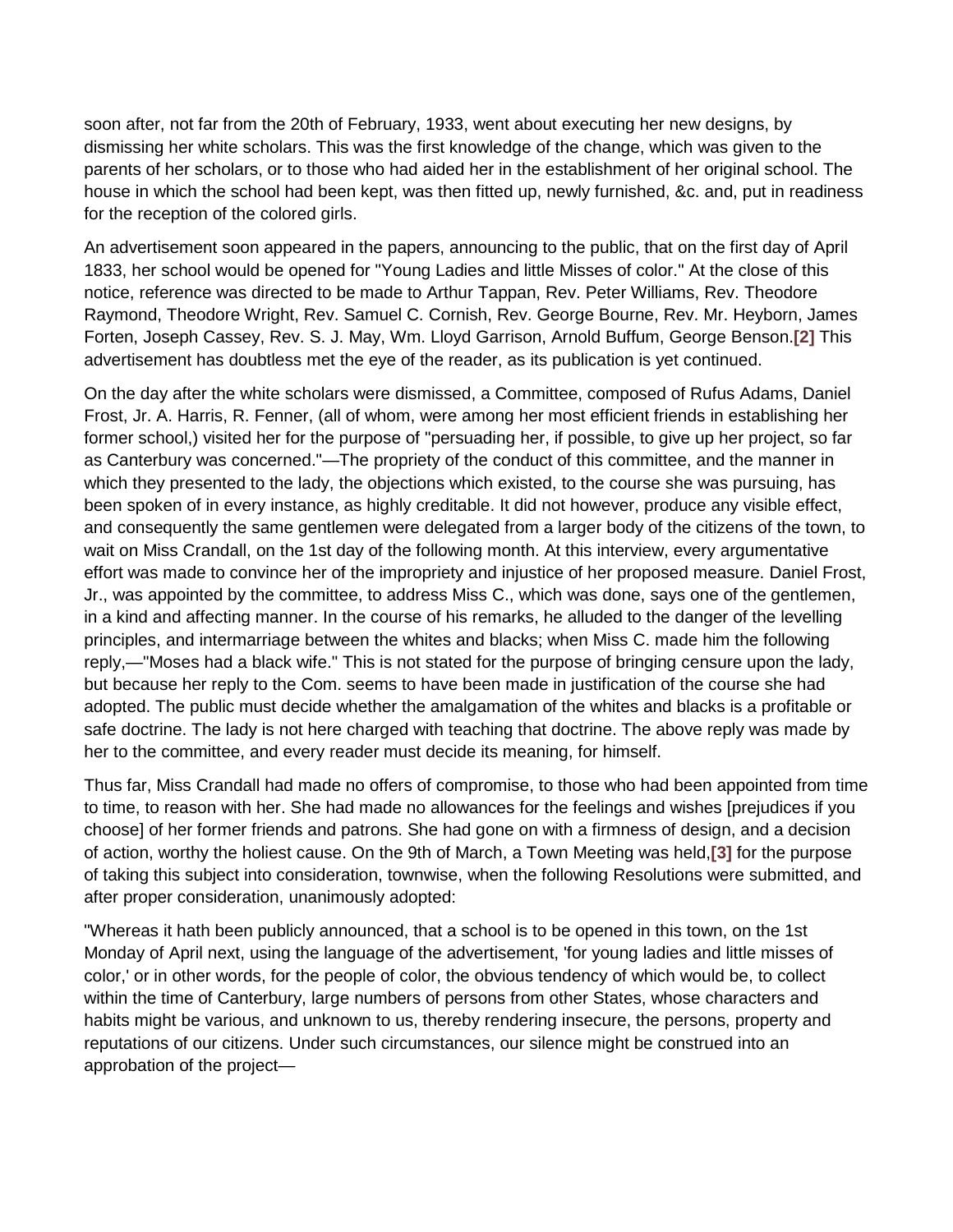"*Thereupon Resolved*,—That the localities of a school, for the people of color, at any place within the limits of this town, for the admission of persons from foreign jurisdictions, meets with our unqualified disapprobation, and it is to be understood, that the inhabitants of Canterbury protest against it, in the most earnest manner.

*Resolved*,—That a Committee be now appointed, to be composed of the Civil Authority and Selectmen, who shall make known to the person contemplating the establishment of said school, the sentiments and objections entertained by this meeting, in reference to said school—pointing out to her, the injurious effects, and incalculable evils, resulting from such an establishment within this town, and persuade her to abandon the project."

On the 14th, the above resolutions were communicated to Miss C., by the Civil Authority and Select Men, in a formal and becoming manner. She was urged to consider the impropriety of persisting in her new plan, against "all their wishes." That she might not be the loser, in consequence of the original purchase of her house, which was made for her former school, responsible individuals offered and urged upon her, the sum she had paid for the house, upon condition that she would abandon the proposed school. This she declined. Nothing could overcome her determination to go on.

The people soon became satisfied that any further attempts, by the employment of Committees, &c., would prove unavailing. The only source to which they could now look for protection, against what they considered an evil of the greatest magnitude, was to the civil arm,—to the Legislature of the State, composed of the Representatives of the People. Petitions were accordingly sent up from the citizens of Canterbury, as well as from many other towns in the State, praying the General Assembly (soon to be convened) to enact some law by which the introduction of foreign blacks, might be regulated in a proper degree, by the feelings and wishes of the inhabitants of the towns. This petition came up for consideration, in its turn. The subject was referred to a Committee, who made the following **REPORT.**

To THE GENERAL ASSEMBLY:—The Committee to whom was referred the petition of the town of Canterbury, and others, respectfully report, that they have attended to the subjects submitted to their consideration.

The condition of the colored population throughout the United States, and its influence on society, ought to command the attention of every Legislature. The slave trade commenced centuries ago, and about eighty millions of the human race have been its victims. They have suffered death in various and cruel forms, or have been left to drag out a miserable existence in the most abject slavery. Nations and individuals have been engaged in the horrid traffic, and our own country has participated deeply in its guilt; but the trade is now forbidden, by our federal government, under the penalty of death, and nations are leagued together for its suppression. However effectual these measures may prove, it will be long before we cease to suffer from the evils entailed upon us by the slave trade.

That every prudent and wise means for their mitigation should be anxiously sought and adopted, is not less enjoined by a regard to the welfare of society, than by the duties of humanity and justice.

It is about half a century since the Legislature of this State commenced a system for gradual abolition of slavery, and the great object has been consummated, still the unhappy class of beings, whose race has been degraded by unjust bondage, are among us, and justly demand at our hands all which is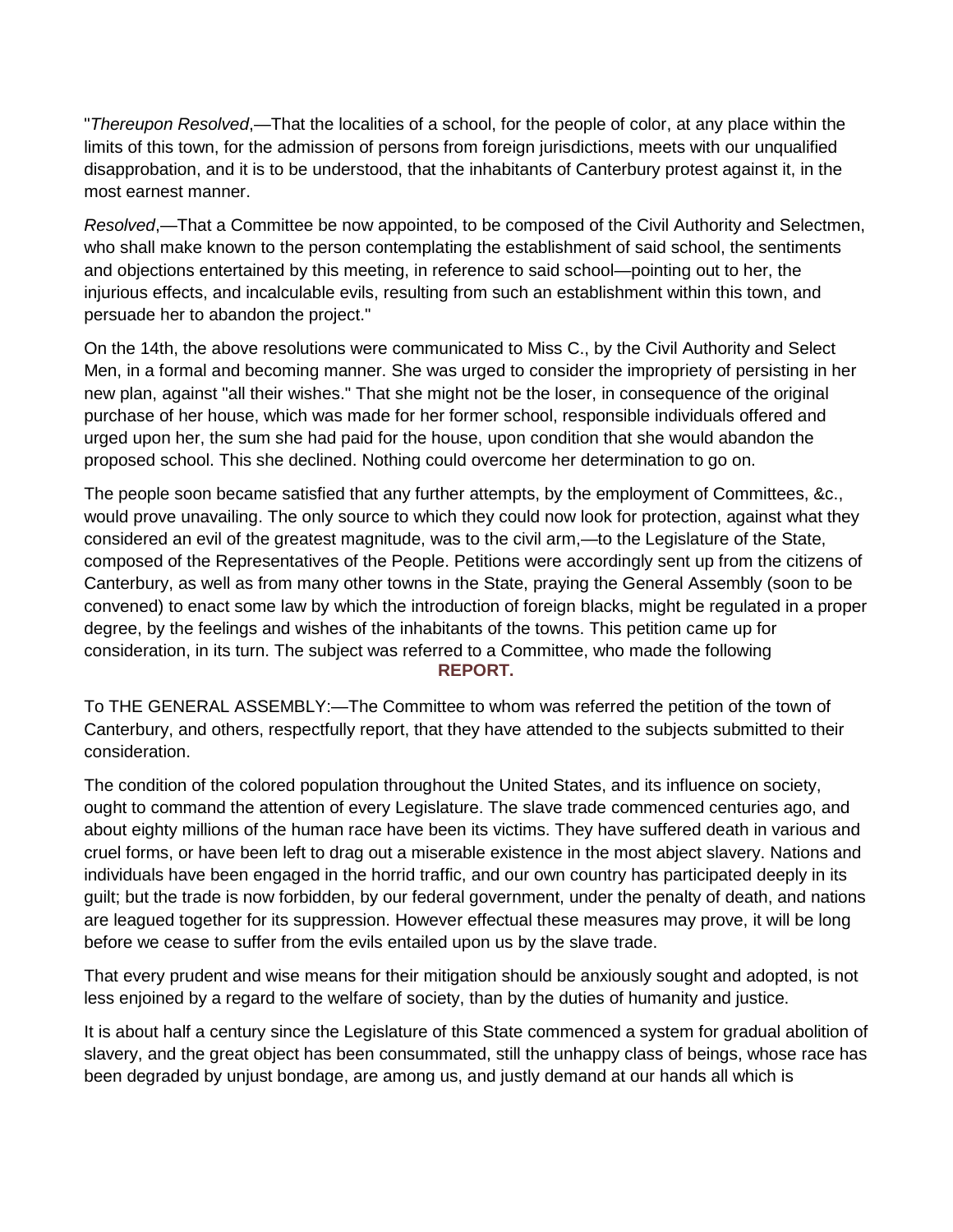consistent with the common safety, and their own best interest, for the amelioration of their state and character.

*Our* obligations as a *State*, acting in its sovereign capacity, are limited to the people of our *own territory*. Our whole population of color, born within the last century, are already restored to the blessings of freedom. The constitution and laws of the State have secured to them all the rights and privileges of other citizens, except that of the elective franchise, and those to which it is essential. It is not contemplated for the Legislature to judge of the wisdom of that provision of the constitution which denies that franchise to the people of color; but your committee are not advised that it ever has been a subject of complaint. In every other point the white and colored population of *this State* are entitled by law to equal privileges. The latter, not less than the former, are within all the provisions which relate to education—they are alike protected in their persons and property, and in the exert—else of every occupation and profession. They also enjoy a special, exemption from the poll tax and military duty. In regard to the education of all those of that unfortunate class of beings who belong to this State, the Legislature ought not to impede, but so far as may be within their province, and consistent with the best interest of the people, to foster, and sustain the benevolent efforts of individuals directed to that end. Here our *duties*terminate. The colored people of *other States*, and *other countries*, are under the laws and guardianship of their respective sovereignties, and *we* are not entrusted with the powers of enquiring into the expediency or justice of their local regulations, except to acquire wisdom in regard to *our own*. Here are the boundaries of our Legislative rights and *duties*. We are under no obligation, moral or political, to incur the incalculable evils, of bringing into *our own State,* colored emigrants from abroad. For this we have the example of other members of' our confederacy by whom slavery is tolerated. It is a fact confirmed by painful and long experience, and one that results from the condition of the colored people, in the midst of it white population, in all States and countries, that they are an appalling source of crime and pauperism. As this, in our own State,, proceeds from the degradation to which their ancestors have been wrongfully subjected, it imposes on us an imperious duty, to advance their morals and usefulness, and preserve them so far as possible from the evils which they have been obliged to inherit, but at the same time the duty is not less imperative, to protect *our own citizens*, against that host of colored emigrants, which would rush in from every quarter, when invited to our colleges and schools.

The memorials which have been referred to your Committee are signed by great numbers of respectable citizens who reside in different towns in this state. They have been occasioned by repeated efforts made to establish literary institutions, embracing in their objects, the colored people from other States and Countries.

The citizens of those places, where the establishment of those seminaries has been attempted, have manifested toward them a united and very ardent opposition, grounded as your committee believe, on most reasonable apprehensions of their effects, especially on the places of their injurious location.

Although the introduction of colored persons for the purpose of education merely, would seem to contemplate but a temporary residence, yet that class of people have seldom any settled establishments in their own States, or other inducements to return, after the period of instruction has expired; and as their last association and attachments would be here;— a great portion of the whole number would make this State their permanent residence. The immense evils which such a mass of colored population, as would gather within this State, when it has become their place of resort from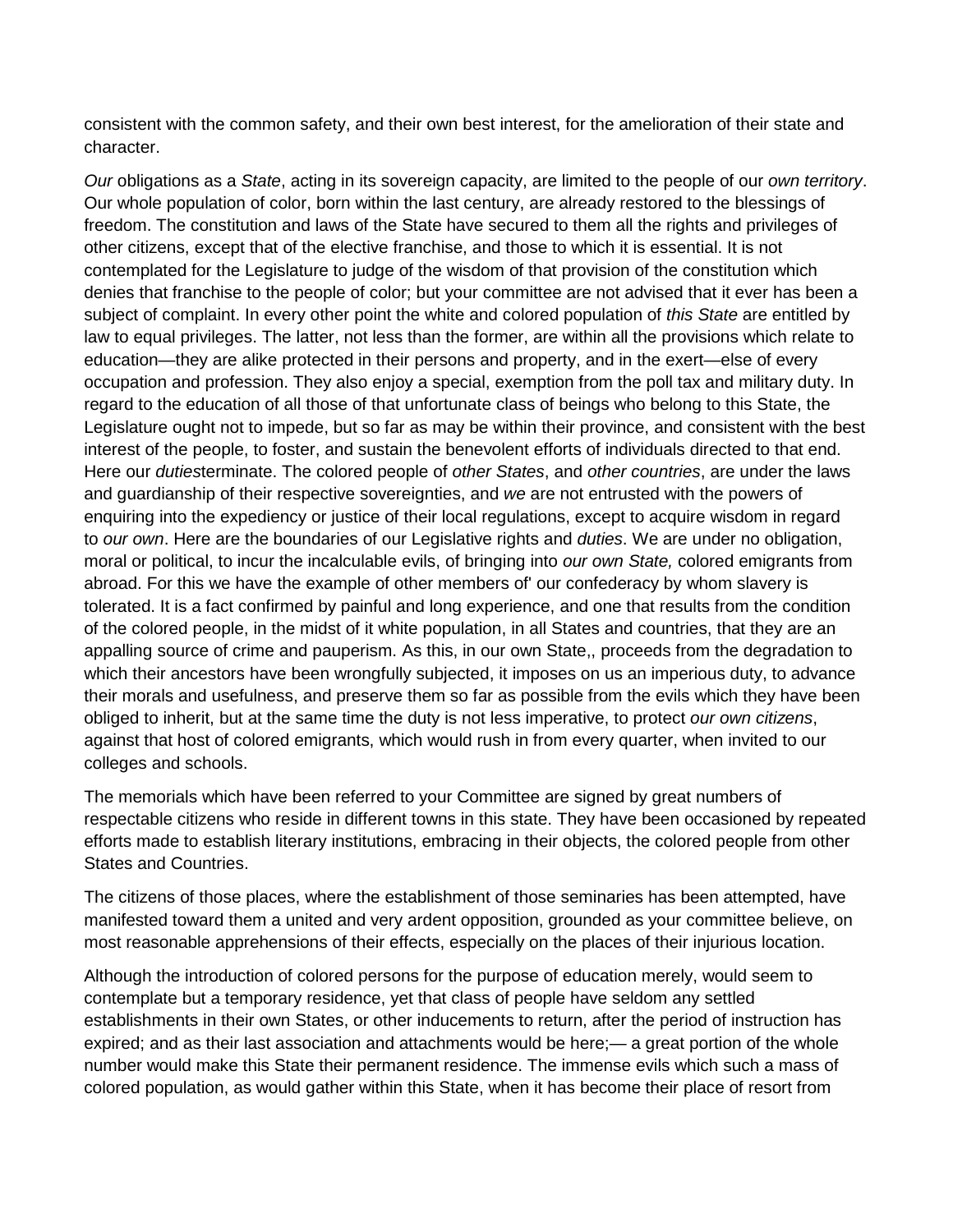other States and from other countries, would impose on our own people burthens which would admit of no future remedy, and can be avoided only by timely prevention.

The records of criminal courts, prison and assylums for the poor where great numbers prevail among a white population, admonish us of the dangers to which we are exposed, and evince the necessity, in the present crisis, of effectual legislative interposition.

Particular instances may occur in which the admission of a colored person belonging to any other State, to the privileges of a school, might be justified from peculiar circumstances. The several towns in which schools are located, must be the first and greatest sufferers from too liberal indulgence. It would seem both safe and just to place the subject under the direction at their own civil authority and select men. With a view to these objects, your committee respectfully report the accompanying bill for a public act.

Respectfully submitted per order of the Committee.

PHILIP PEARL, Jr. Chairman.

[As many erroneous opinions are yet in existence, in relation to the real character and provisions of the Law, on this subject, it will be well perhaps to lay it before the reader, that it may speak for itself. It follows:]

An act in addition to an Act entitled "An Act for the admission and settlement of Inhabitants of Towns."

WHEREAS, attempts have been made to establish literary institutions in this State for the instruction of colored persons belonging to other states and countries, which would tend to the great increase of the colored population of the State, and thereby to the injury of the people: Therefore,

Sec. 1. Be it enacted by the Senate and House of Representatives, in General Assembly convened, That no person shall set up or establish in this State, any school, academy, or literary institution, for the instruction or education of colored persons who are not inhabitants of this State, nor instruct or teach in any school, academy, or literary Institution whatsoever in this State, or harbor. or board, for the purpose of attending or being taught or instructed in any such school, academy or literary institution, any colored person who is not an inhabitant of any town in this state, without the consent, in writing, first obtained of a majority of the civil authority, and also of the select men of the town in which such school, academy, or literary institution is situated; and each and every person who shall knowingly do any act forbidden as aforesaid, or shall be aiding or assisting therein; shall, for the first offence, forfeit and pay to the treasurer of state, a fine of one hundred dollars, and for the second offence shall forfeit and pay a fine of two hundred dollars, and so double for every offence of which he or she shall be convicted. And all informing officers are required to make due presentment of all breaches of this act. *Provided*, That nothing in this act shall extend to any district school established in any school society, under the laws of this state, or to any incorporated academy or incorporated school for instruction in this state.

Sec. 2. *Be it further enacted*, That any colored person, not an inhabitant of this state, who shall reside in any town therein for the purpose of being instructed as aforesaid, may be removed in the manner prescribed in the sixth and seventh sections of the act to which this is in addition.

Sec. 3. *Be it further enacted*, That any person, not an inhabitant of this state, who shall reside in any town therein, for the purpose of being instructed as aforesaid, shall be an admissible witness in all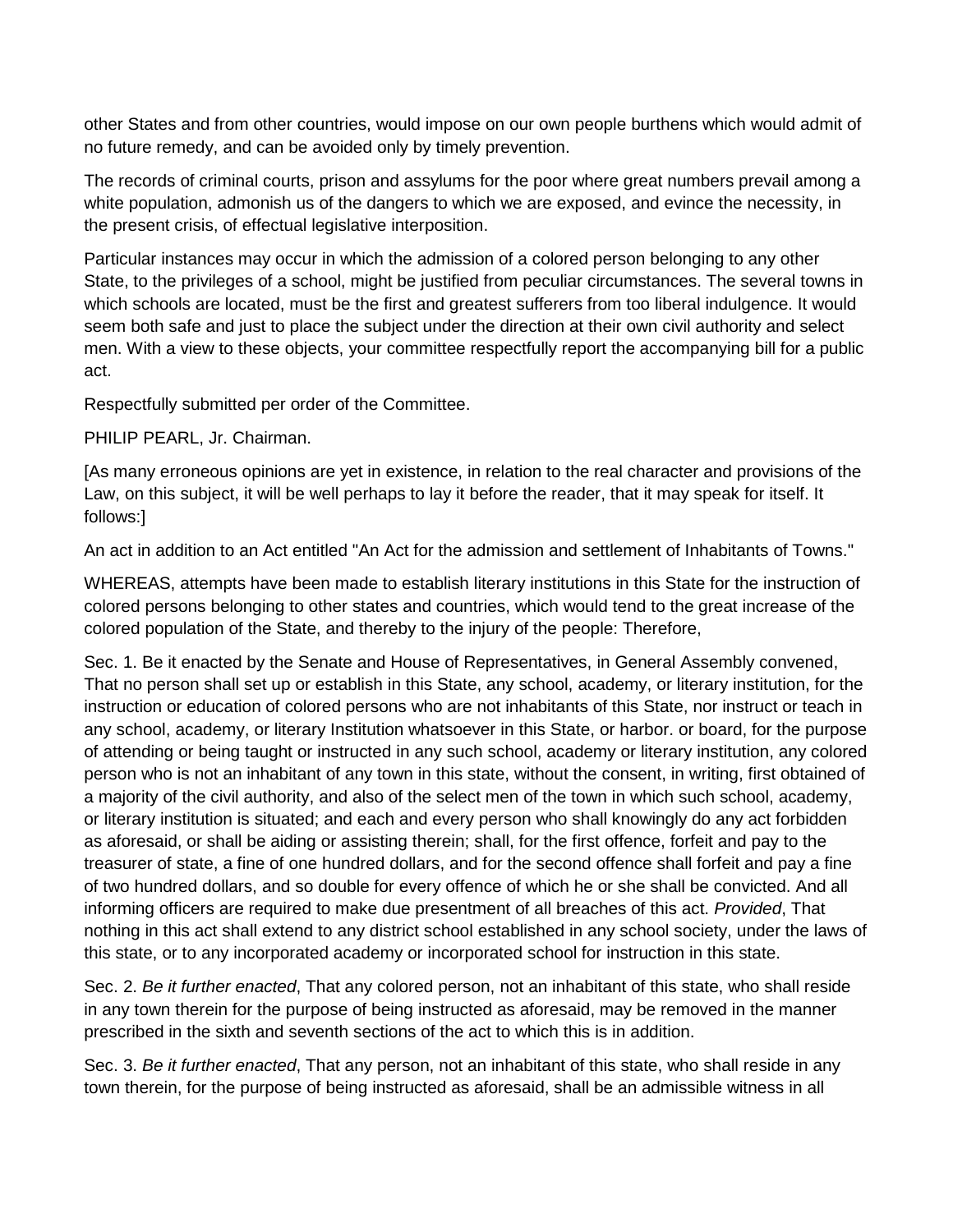prosecutions under the first section of this act, and may be compelled to give testimony therein, notwithstanding any thing contained in this act, or the act last aforesaid.

Sec. 4. *Be it further enacted*, That so much of the seventh section of the act to which this is an addition, as may provide for the infliction of corporeal punishment, be, and the same is hereby repealed.

SAMUEL INGHAM, Speaker of the House of Representatives.

EBENEZER STODDARD, President of the Senate.

Approved, May 24, 1333.

## HENRY W. EDWARDS.

About six weeks after the passage of the above law, and nearly a month after the rising of the General Assembly, Miss C. was notified that a suit would be commenced against her, by the Grand Juror. Her first trial came on before Rufus Adams, Esq. on the 27th June, 1833. At the trial, her counsel gave in a demurrer to the complaint, admitting the facts true, and submitted to the finding of the Court, without argument. The bonds required for her appearance at the next session of the County Court, (August,) were fixed at \$150. No one appearing to give bonds for her, she was committed to the County Jail,**[\[4\]](http://www.yale.edu/glc/crandall/01.htm%234)** in Brooklyn, at about 3 o'clock, P. M. on the day of the trial. At about 3 o'clock on the following day, she was released, bonds having been given by George Benson, Esq. whose daughter had remained with Miss Crandall, for company, during the whole of her confinement. Nothing further, of much interest transpired until the time of her trial before the County Court in August last. Of course the opposition to her school continued,**[\[5\]](http://www.yale.edu/glc/crandall/01.htm%235)** but without any decided action. It continues up to this time, and every one must judge for himself, how far that opposition is to be sustained.

**Report of the Trial.**

WINDHAM COUNTY, SS. County Court, August Term, A.D. 1833. Present, JUDGES EATON, GRIFFIN, and CHASE. State of Connecticut vs. Prudence Crandall.

Information on the Statute, &c.

This case came on for trial before the County Court, on Friday, August 23. C. F. Cleveland, Esq. the Attorney for the State, being absent from indisposition, the Court appointed Jonathan A. Welch, Esq. special Attorney, to conduct the prosecution. A. T. Judson and I. Buckley, Esq's. were assistant counsel. Hon. Calvin Goddard, Hon. W. W. Ellsworth, and Henry Strong, Esq. appeared for the defence. The Jury being empanneled and sworn, the counsel for the defence objected to one of the Jurors from Canterbury, on the ground that he had signed petitions, &c. in respect to Miss Crandall's school, and taken active measures to put it down. The Court sustained the objection, and the Juror was excused. They also objected to another of the Jurors, on the ground that he was a member of the Legislature which passed the law—was one of those who voted for it, and had of course formed an opinion with respect to its constitutionality. The Court decided that the Juror was competent to sit. (He got excused however, on account of sickness.) The information against Miss Crandall consisted of two Counts. The first charged 'that the said Prudence Crandall, on the 24th day of June last, with force and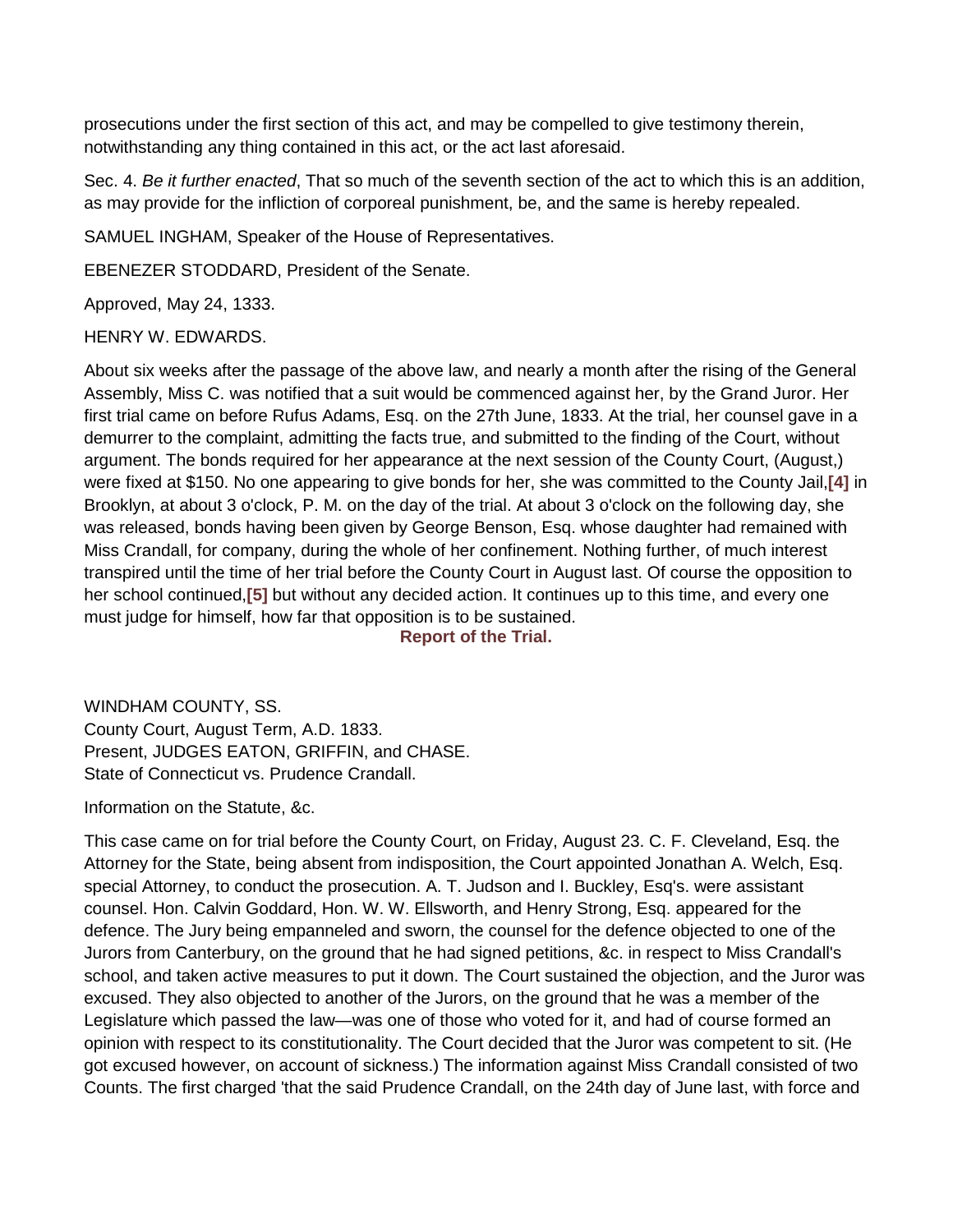arms, in a certain School, which before that time had been, and then was, set up in said Canterbury, for the instruction and teaching of colored persons, not inhabitants of this State, to wit:—Theodosia Degrass, Ann Peterson, Ann Elizabeth Wilder, Ann Eliza Hammond and others whose names are unknown, who at the time when so taught and instructed, were not inhabitants of any town in this State, which said acts were done by the said Prudence Crandall, without the consent in writing first had and obtained of a majority of the Civil Authority and Selectmen of the said town of Canterbury, within which said School then was instructed, against the peace of this State, and contrary to the forth and effect of the Statute, in such case made and provided."

The second Count charged "that the Defendant, with force and arms did wilfully and knowingly harbor, board, and aid, and assist, in harboring and boarding certain colored persons, (named above,) who, when so harbored and boarded, were not inhabitants of any town in this State, without the consent in writing of the Civil Authority and Selectmen, &c.—Plea, NOT GUILTY.

The following witnesses were then called on the part of the prosecution:—

*Asahel Bacon*, said that he called at Miss Crandall's house in the month of June last, having heard that she had taken some scholars from abroad. Captain Sanger accompanied him—they were both Selectmcn of the town. Miss Crandall invited them into her house, very politely. They asked her in relation to her scholars. She said she had four who were from New York, and one from Hartford. She called them in and introduced them. Theodosia Degrass, Ann Elizabeth Wilder and Catharine Ann Weldon, he thinks were the names of those called. Witness did not remember the day of the month that he called—thinks it was the day after the girls came—certainly soon after.

*Ebenezer Sanger*, coincided in the statement of Mr Bacon.

*George Cady*, has conversed with Miss Crandall. Went to her house on Friday last to summon as witnesses to support this prosecution, some of the girls who were attending her school. One of these named in his subpoena, said that she had been sent for home, on account of the sickness of her mother, and wished him to excuse her attendance at Court. Told her he could not, but would state the circumstance to the public prosecutor. Miss Crandall said that she did not see that there was any need of witnesses at all, for she should confess that she had broken the law.

*Ann Peterson*. This witness was a colored girl, said to be a pupil of Miss Crandall, and was one of those named in the information to whom Miss Crandall had given instruction. Mr Ellsworth objected to the witness, on the ground that she could not testify without implicating herself. Mr Welch read the clause of the Statute under which this prosecution was sustained, in which it was enacted that the pupils in a school kept contrary to the act might be compelled to testily. Mr Ellsworth said that he denied altogether, the competency of the Legislature to compel a witness to testify, or to answer a question that might implicate him, even to render him liable in debt—otherwise a witness ought be compelled to testify to what would charge him with the crime of murder. He alluded to the State Constitution and Bill which, he claimed, protected every person from criminating himself, by being compelled to give testimony. It was contrary to fundamental principles. In this case the testimony of the witness might make her an aider and abettor, and subject her to the penalties imposed by Statute.

Mr Judson claimed that the witness could not by her testimony implicate herself. The law was penal, and must be construed strictly—even if she swore that she was instructed by Miss Crandall, it would not charge herself with any crime. Mr Judson read at length, from Starkie on evidence, to show that the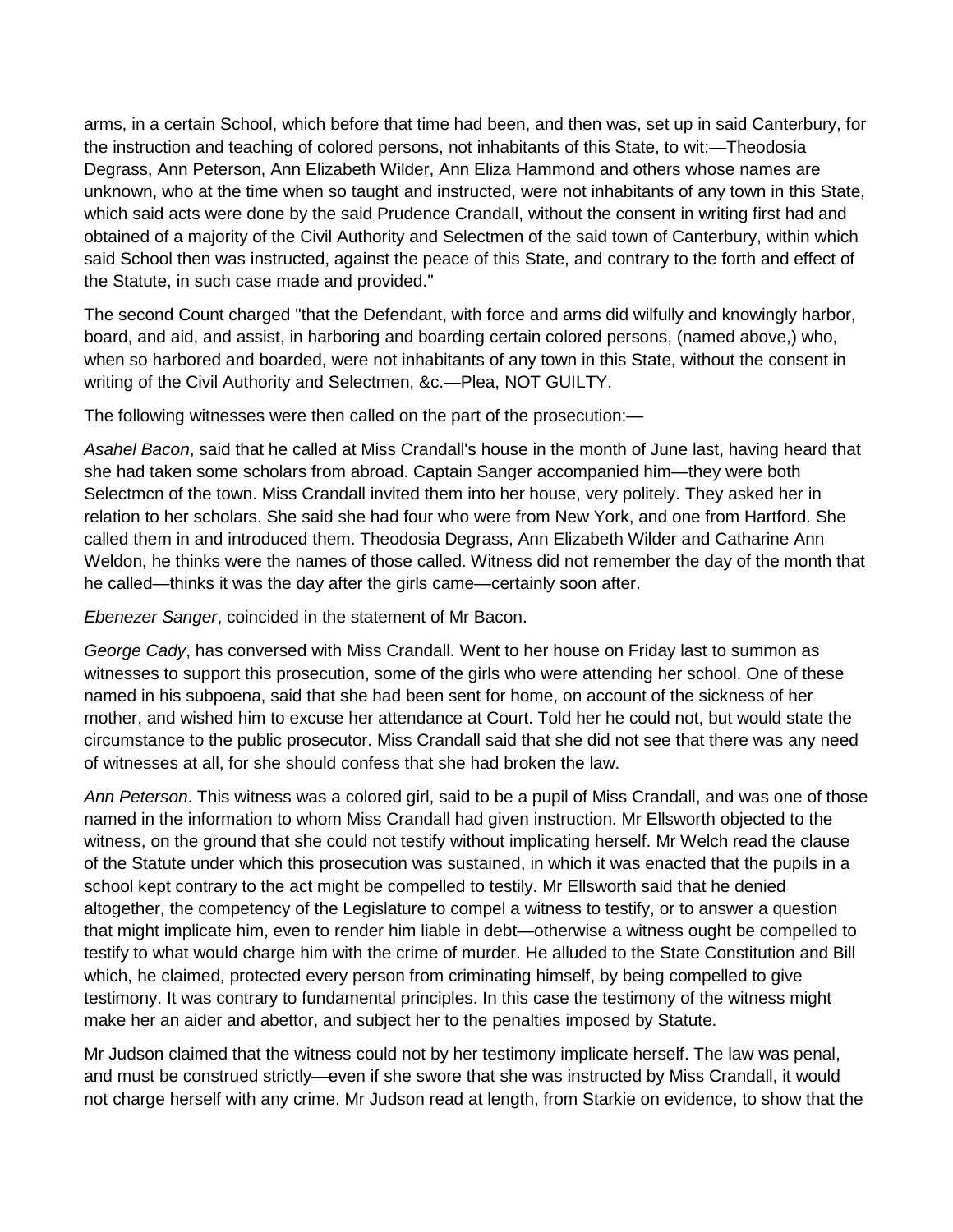witness ought, on common law principles, to be examined, and was bound to answer questions as is what she knew of Miss Crandall's school. At all events, he claimed that in this instance, such must be the case, as the Legislature had expressly enacted that the pupils should be witnesses. Mr Ellsworth in reply, said he apprehended the question to be whether the Legislature possess the power to compel a witness to convict himself. He read from the opinion of Chief Justice Hosmer, in the 8th Connecticut Reports, and also from the people, vs. Mather in 4th Kendals Reports, on the subject of examining witnesses. By the principles decided in these cases which were the settled law of the land, he claimed that the witness was not compelled to answer any question in relation to her knowledge of this school. The Court decided that the witness, under these circumstances, was not protected, but must be examined. The examination was about to proceed, when Mr Ellsworth rose and stated to the Court, that the witness had been advised not to answer interrogatories in regard to her knowledge of this School. He felt it his duty now to repeat this advice—he wished the Court distinctly to understand that the counsel for the accused had taken this course, not with a view to embarrass the trial, but solely from a sense of duty—he conscientiously believed that the legal rights of the witness were such that she could not be compelled to testify.—The counsel for the prosecution asked the witness when she came to Canterbury; but she declined answering the question. A number of other questions were then propounded to the witness, the principal of which were—'Has Miss Crandall kept a school for Colored Misses not inhabitants of the State?' 'Will you say whether the defendant has or has not instructed any person of color other than yourself, since the 10th of June last?' 'With whom do you board?' 'Has or has not Miss Crandall, since the 10th of June last, boarded and instructed colored persons not inhabitants of this State?' To all these and other questions of a similar character the witness declined giving an answer, on the ground that she could not do so without criminating herself.

The counsel for the prosecution then called Catharine Ann Weldon and Ann Eliza Hammond, both girls of valor, and charged with being pupils of Miss C. and propounded to them the same questions as above, but they, for the same alledged reason, and by the advice of counsel declined answering. The prosecuting attorney reserved to himself, tho' he waived for the present the right of moving that these witnesses be committed for a contempt of Court.

*Jacob C. Gould* said he was acquainted with Ann Eliza Hammond. She belonged to Providence R. I. had known her since she was a child—was the daughter of Thomas Hammond, who died in 1826.— Her mother now lives in Providence—the father at his death was worth from \$1,500 to \$2,000 in real estate.

*Levi Kneeland*, Was not connected with Miss Crandall's School except as an adviser in relation to it was Pastor of the church to which Miss Crandall belonged—had seen several of the colored girls who were present at his church during the summer. In reply to a question whether he had seen one of them at Miss C's, declined answering—declined to answer whether he had advised Miss Crandall in relation to her school—declined answering whether or not he had been in Miss Crandall's school since the 10th of June last,—To a question from the prosecuting attorney whether or not he had eaten at Miss C's since the 10th of June last, he replied that he believed the Court had no business to know. The Court having decided that he was bound to answer the questions put to him, that the reasons he offered for refusing to do so, namely, that the might subject himself to a prosecution and entangle himself in difficulties, were insufficient, granted the motion for a mittimus to commit him to prison; and he was taken into custody by the Sheriff.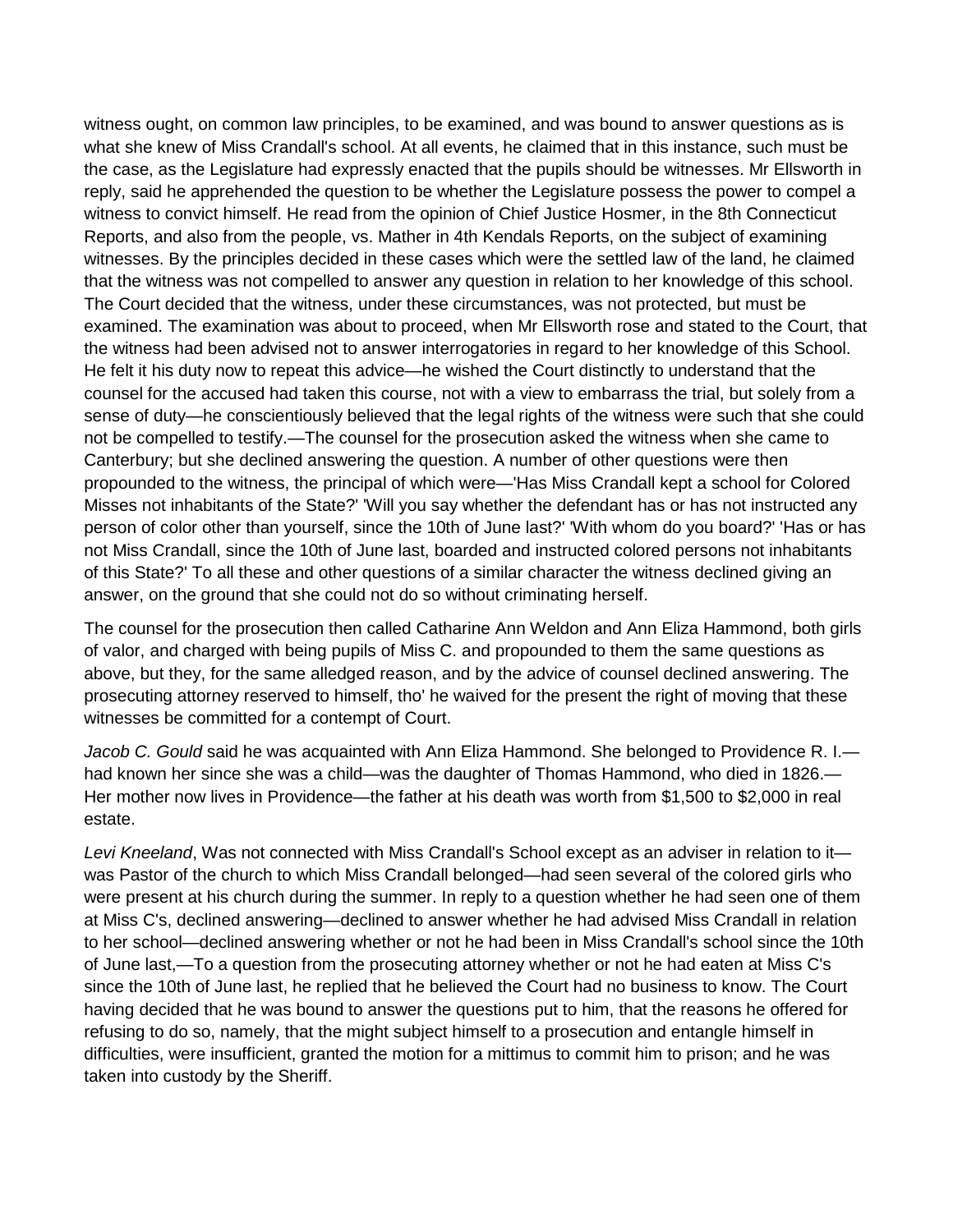*Eliza Parkis*, (a woman of color,) was acquainted with Ann Eliza Hammond, one of the girls that Miss Crandall was charged with having instructed. Has seen her in Providence—has also seen her at Miss Crandall's—Miss Crandall has employed witness to wash for her and to do other work—has staid at Miss Crandall's and slept in a room with Miss Degrass, a colored girl from New York.—Miss C. employed witness to work for her because she said she did not wish to keep her scholars out of school to do work—never saw any of the girls in school—has seen them have books, and read them.

*Roland Green* (affirmed) has often heard that Miss Crandall keeps a school for colored girls in Canterbury—has been at her house often, was called as a physician—went there and saw several colored girls—heard some of them in grammar, geography, &c—some of the girls have been at his own house—has seen a little girl, said to be from N. York—has heard Miss Crandall talk concerning her scholars from abroad—does not remember to have heard her say that they were from New York.

*Mr Kneeland* was now placed at the bar by the Sheriff at his request and said that he intended no disrespect to the Court by declining to answer the questions put to him, and on being advised that he should not implicate himself by doing so—he was ready to answer. He proceeded to state that he had visited Miss Crandall's school twice—once it was under her charge, and once under the charge of another person—he had prayed in her school, and conversed with the girls on religious subjects—does not remember faces as well as people in general, could not therefore positively identify any of those present, as being the ones he had seen at Miss Crandall's—should think they were—his best belief on the subject would be a guess—had taken meals at Miss Crandall's, and eaten with her pupils—he heard them recite their lessons—thinks he has heard Miss Hammond spoken of, either by the defendant or her sister—Miss Crandall has conversed with him in relation to her scholars—thinks she has told him that some of them were from N. York, and some from Providence, and, New Haven.

*Albert Hinckley* has been at Miss Crandall's several times since the month of June last—knows not whether he has been in her school room or not, as he knows not in which room the school was kept has never seen her engaged in instructing—has not conversed with her on the subject of the residence of her scholars— called on her as a friend and conversed on various topics—has heard that she kept a school for colored persons—has heard her speak of scholars and school—has seen colored ladies at her house and taken tea with them —cannot say whether any of those present were the ones or not.

*Eliza Glasco*. This witness was a colored girl belonging to the school, but an inhabitant of this State. The same objection was made to examining her as was before made in respect to the others, but the objection was overruled by the court. She however declined answering the questions propounded to her. The prosecuting attorney moved the court for a mittimus to commit the witness for a contempt of court. The court granted the motion and ordered the clerk to make out a mittimus.

*Hezekiah Crandall* (affirmed) his sister Prudence keeps a school at Canterbury for colored girls—knows Ann Eliza Hammond—could not certainly recognize any other that was present except perhaps Ann Peterson—has never been in the school or heard the pupils recite—has seen Ann Eliza Hammond at his sisters often during June and July—supposed she was boarded there and instructed by his sister with others —knows by sight and name Amelia Wilder—does not know where she is now—has not heard his sister say anything on the subject of her school for some time—she has resided in Canterbury some portion of the time for twelve years past.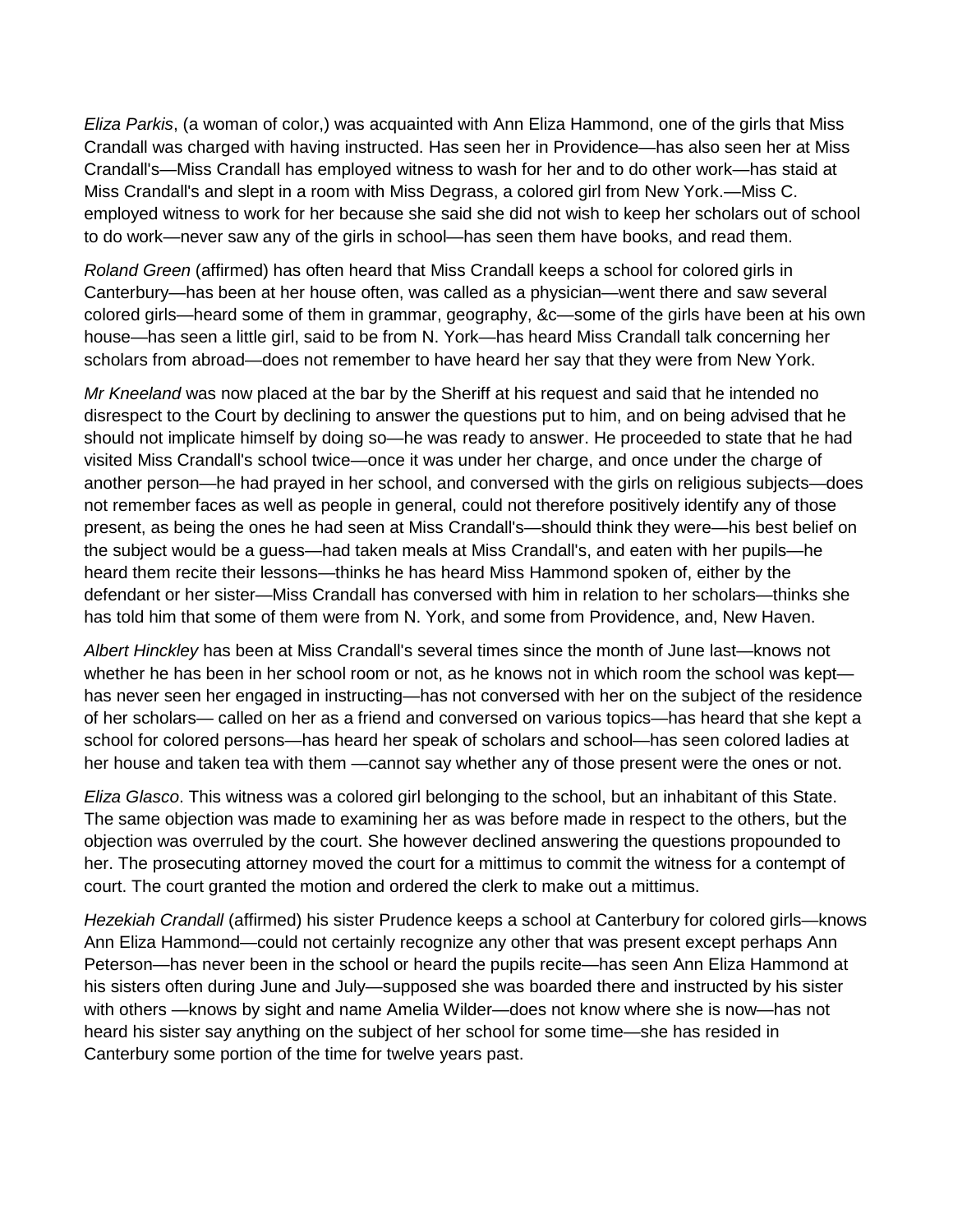*James B. Chandler* said that he was at Miss Crandall's several times last spring.—(Not being able to say with certainty whether he had been there since the passage of the law, he was not interrogated farther.)

*George Roberts*. Went to Miss Crandall's about five months ago and carried a Colored Girl, (Miss Hammond) to the school—Miss Hammond, it was said, belonged to Providence—has been at Miss Crandall's since that time, within ten weeks, and drank tea —then saw Hiss Hammond—does not know whether she constantly boards there or not—has heard her and other colored girls recite in Miss Crandall's school—should think it was two or three months ago—has been at Miss C's within a week, but did not as he remembers, see any of the girls present there at that time.

*Mary Benson*. (affirmed) has been at Miss Crandall's school, found it very interesting—was never present but for a short time—'tis for colored persons—saw Ann Eliza Hammond there—she is one of the scholars and boas with Miss C.—witness recognized several of those present as among the number she had seen at Miss Crandall's—one of the pupils, Ann Wilder, was from New York—Miss Hammond was from Providence—witness was at Miss Crandall's about five weeks since and took tea—several colored girls were at the table—does not know where any of them belonged except by report—visited the school when it was near closing and heard Miss Crandall give the girls instruction in geography and arithmetic.—The prosecuting attorney here rested his evidence, and the Sheriff having served his process on Eliza Glasko, was about committing her to prison, when Mr Ellsworth interposed and stated to the court that rather than have the girl committed he should advise her to testify, again repeating that the course of the defendant's counsel in relation to the testimony of these girls, was dictated by an imperious sense of professional duty.

*Eliza Glasko* then proceeded to give her testimony.—She said she was a member of Miss Crandall's school and that the girls near her were also members—one of them was from Providence and the others were said to be from New York—the ordinary branches were taught them by Miss Crandall, reading, writing, grammar, geography, &c.—witness began to go on the 1st of April—the school was usually opened and closed with prayer—the scriptures were read and explained, daily, in her school some portions were committed to memory by the pupils, and considered a part of their education.

[Not being able to procure full and accurate copies of all the arguments in this case, it is thought advisable not to lay any part of them before the public, at this time. And considering the result of the trial, it will not probably be expected. The counsel both on the part of the State, and in defence of Miss Crandall, manifested on this occasion, unusual ingenuity and ability. Immediately after the concluding plea, his Hon. Judge Eaton, proceeded to charge the Jury. Although the right of expressing his opinion, as to the constitutionality of the law, was fully exercised, the charge was nevertheless dignified and impartial.]

The Jury retired, and after an absence of several hours, returned in to court, not having agreed on a verdict. They were again ordered out, and again returned, not having agreed. The third time they stated to the court that there was no probability they should agree. The court then discharged them. This operates as a continuance of the case to the next term of the County Court to be holden on the second Tuesday of December next.